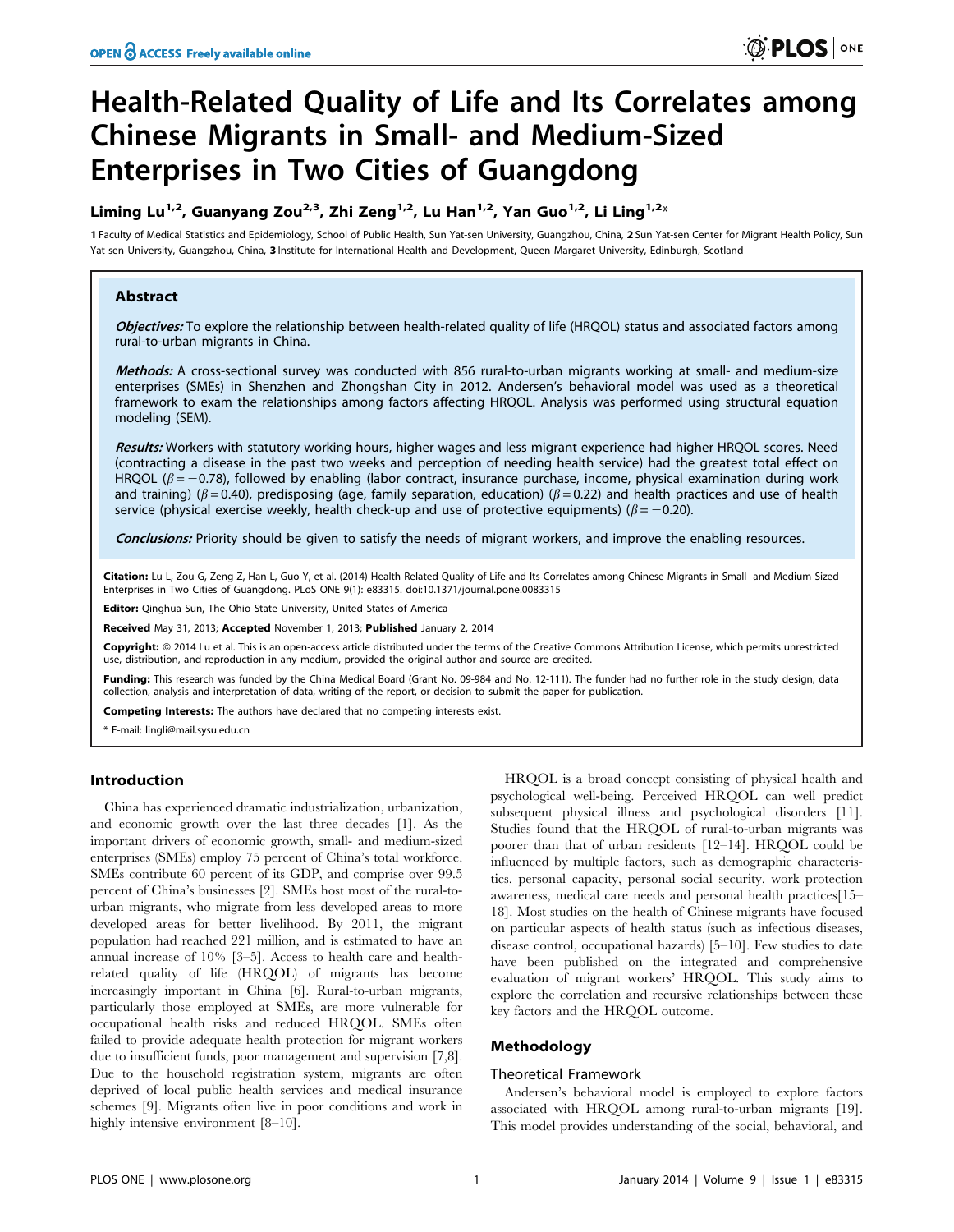attitudinal determinants of health outcomes (Fig. 1). In this model, predisposing factors include demographic characteristics, social structure factors, and beliefs [20]. Enabling factors are resources at the individual, family, and community levels that may enable individuals to use health resources [20]. Needs, both perceived and evaluated, are influenced by the predisposing and enabling factors [20]. The interrelationship between these three categories will, in turn, determine health behavior (i.e., personal health practices and use of health services), and health outcomes (HRQOL) [20].

To date, few studies have examined Andersen's model by exploring how the latent variables (e.g. predisposing, enabling, need, health behavior) interrelate with health outcomes of rural-tourban migrants in SMEs in China. The latent variables are not directly measured, but reflected by the observed variables. Based on Andersen's behavioral model, we used structural equation modeling (SEM) to build up an analysis model of HRQOL of rural-to-urban migrants and its associated factors.

#### Study setting

Guandong province has the largest number of rural-to-urban migrants in China [21]. The study was conducted in Shenzhen and Zhongshan, two of the cities in the Pearl River Delta Areas of Guangdong in spring of 2012. Shenzhen had higher GDP per capita and proportion of migrant population than Zhongshan (Table 1)[22]. A medium-sized enterprise has an operating income of RMB  $20 \sim 400$  million and  $300 \sim 1000$  employees; a small-sized enterprise has an operating income of RMB  $3 \sim 20$  million and  $20 - 300$  employees; a miniature enterprise has less than RMB 3 million and less than 20 employees[23].

#### Sampling

A stratified sampling method was employed to select the study participants from miniature, small and medium sized enterprises in each city. Based on the random sampling estimation [24],

 $N = \text{def} f \frac{z^2 p(1-p)}{e^2}$ , 95% confidence(z),  $P = 0.5$ , design ef-

fect = 2.0,  $N = 2.0 \frac{1.96^2 \times 0.5(1 - 0.5)}{0.10^2}$  $\frac{1}{0.10^2}$ , each city required 192 samples. Considering the loss to follow rate of 20%, and satisfying multi-variable and multi-model analysis (normally 1.7 times the univariable and single-model analysis), we needed  $N = 192 \times 1.7/$  $0.8 = 408$  in each city. In total, we needed at least 816 samples from 2 cities. Based on the proportion of employees in the medium, small and miniature-sized group in both cities (6:5:1) [25], the required sample size was 204, 170 and 34 for each group in each city.

Enterprises which provided consent to the study were randomly selected from each group of the district administration's list based on a computer-generated random number. The county CDC (or occupational health institute) assisted in the recruitment of the local enterprises

#### Samples

We recruited first-line production workers 1)without a permanent residency in Shenzhen or Zhongshan; 2) having resided in the study areas for at least one month; 3) able to provide written informed consent. We excluded 1) team leaders or management personnel; 2) having difficulty in communications, such as reading or answering the study questionnaires. In total, we recruited 867 eligible migrant workers, with the response rate of 100%. We included 856 questionnaires for analysis as 11 had serious missing data or logical problems. In Shenzhen, we have selected 4 medium-sized, 9 small-sized, 5 miniature-sized enterprises, with 198, 157 and 71 migrant workers, respectively; in Zhongshan, we have selected 3 medium-sized, 4 small-sized, 3 miniature-sized enterprises, with 253, 144 and 33 migrant workers, respectively.

#### Ethics Statement

The study was approved by the Institutional Review Board of the School of Public Health, Sun Yat-sen University. Written informed consent was obtained from all the study participants. Data was preserved in Sun Yat-sen Center for Migrant Health Policy (CMHP) of Sun Yat-sen University.

#### Survey instrument

The 12-item Short Form Health Survey (SF-12) was used to collect information on the HRQOL of rural-to-urban migrants. SF-12 has good reliability and validity in most studies [26–28]. The instrument contains eight dimensions extracted from 12 items (Table 2) [28–30]. Two factors (Physical Component Summary (PCS) and Mental Component Summary (MCS)) can be calculated from the 8 dimensions by applying scoring algorithms with weighted item responses. The higher the score, the better the perceived HRQOL [31].

In addition to the SF-12, a structured questionnaire was developed in consultation with experts of public health, social science, public management. This questionnaire covered questions on demographic characteristics, occupational history, labor and social security, health status, and health services utilization. These indicators were chosen on the principle of 'best fit' to components of Andersen's behavioral model.

#### Measures

To test Andersen's model, firstly, we identified measured indicators for the five proposed latent variables from the questionnaire. The first Latent variable is Predisposing factors, the corresponding measured variables of which are age, family separation, education. Based on the average age of Chinese migrants (27.9) in 2010 [7], the age variable was divided into two categories. The second *Latent variable* is Enabling resources, the corresponding measured variables of which are average monthly income, physical examination, length of labor contract, type of insurance and training on occupational health and safety. The third Latent variable is Need, the corresponding measured variables of which are perceived and evaluated need. Perceived needs meant occupational health service need as felt by migrant workers themselves. ''Evaluated need'' referred to whether migrants suffered from any diseases in the past 12 months or not. The fourth Latent variables are Personal health practices and use of occupational health services, the corresponding measured variables of which are weekly physical exercise, use of protective equipments, regular health check-up.



Figure 1. Andersen's behavioral model. doi:10.1371/journal.pone.0083315.g001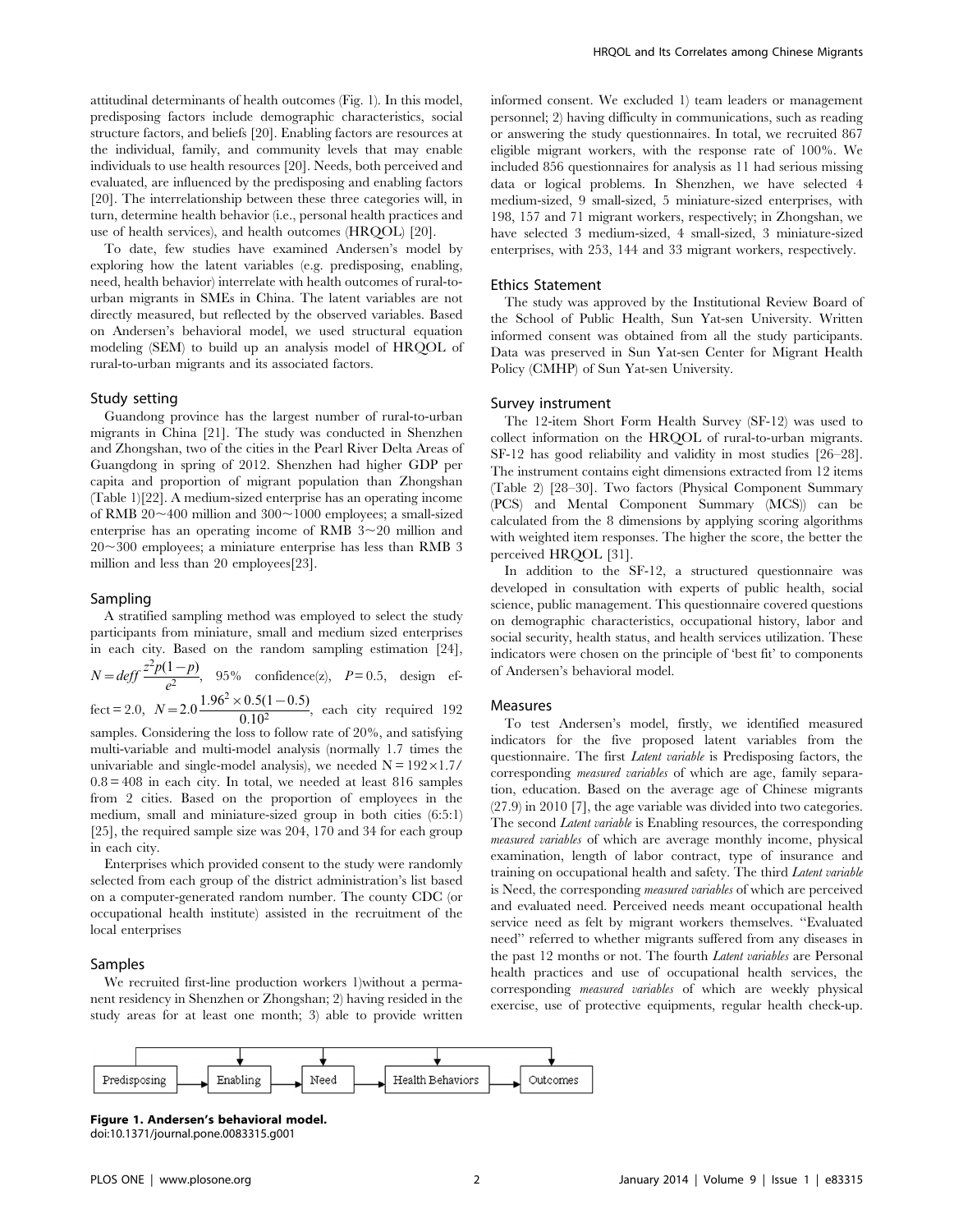# Table 1. General information of study cities (2011).

| l Cities  | GDP per capita(RMB) | Population<br>(10000 persons) | <b>Migrant population (10000</b><br>persons) | Ratio of migrant to resident population<br>(%) |
|-----------|---------------------|-------------------------------|----------------------------------------------|------------------------------------------------|
| Guangdong | 50807               | 10432.05                      | 3680.66                                      | 35.28                                          |
| Shenzhen  | 110421              | 1035.84                       | 851.50                                       | 82.20                                          |
| Zhongshan | 70014               | 312.13                        | 176.15                                       | 56.43                                          |

Available from: http://www.gdstats.gov.cn/tjnj/2012/ml1.htm

GDP: gross domestic product; RMB: renminbi (China's currency in circulation, the unit of the RMB is the yuan). doi:10.1371/journal.pone.0083315.t001

The fifth Latent variables are Perceived HRQOL, the corresponding measured variables of which are PCS and MCS.

distribution remain mild with skewness statistics ranging from 0.32 to 1.44 [33]. Therefore, no attempts (e.g., data transformation) were made to improve the distributional properties.

#### Statistical analysis

The database was constructed using Epidata 3.0. First, to test validity, the factor structure of SF-12 and measured variables of Anderson's behavior's model were extracted by performing exploratory factor analysis (EFA) through the principal component analysis with varimax rotation, respectively. It was hypothesized that a two-factor solution would be obtained with eigenvalues greater than 1 for SF-12 and four-factor solution for measured variables of Anderson behavior's model. The corresponding factor loading equal or greater than 0.4 was considered satisfactory. To test reliability, the internal consistency for summary measures of PCS, MCS and measured variables were estimated using Cronbach's alpha coefficient, and alpha  $\geq 0.60$  was considered satisfactory [32]. The study variables' deviations from the normal

Second, descriptive statistics were calculated for independent variables and statistical significant difference between groups was tested. The t-test was used for normally distributed continuous variables, and the chi-squared test was used for binominal variables. Independent variables: demographic characteristics, types of enterprises; Dependent variables: PCS & MCS (t-test for two groups or Analysis of variance (ANOVA) for three or more subgroups), migrants' number in different SMEs (chi-squared test).  $P \leq 0.05$  was considered to indicate statistical significance. Statistical analyses were performed using SPSS version 19.0.

Lastly, SEM was employed to test the hypothesized Andersen's behavioral model that specified relationships among predisposing factors, enabling resources, care needs, health practices and use of health services, and health outcome. This analysis involved a two-

Table 2. SF-12 item and summary descriptive statistics ( $N = 856$ ).

| Item description (scale)    | Mean (SD)   | 95% CI        | Response frequencies (%) |                |      |      |      |      |
|-----------------------------|-------------|---------------|--------------------------|----------------|------|------|------|------|
|                             |             |               | 1                        | $\overline{2}$ | 3    | 4    | 5    | 6    |
| Health in general (GH)*     | 3.62(1.09)  | $3.54 - 3.69$ | 13.1                     | 32.6           | 23.6 | 24.9 | 5.8  |      |
| Moderate activities (PF1)   | 2.91(0.32)  | $2.89 - 2.93$ | 10.9                     | 17.5           | 71.6 |      |      |      |
| Climb several flights (PF2) | 2.93(0.28)  | $2.91 - 2.95$ | 12.7                     | 19.3           | 68.0 |      |      |      |
| Accomplished less (RP1)     | 1.90(0.30)  | $1.88 - 1.92$ | 19.8                     | 80.2           |      |      |      |      |
| Limited kind of work (RP2)  | 1.90(0.29)  | $1.88 - 1.92$ | 19.4                     | 80.6           |      |      |      |      |
| Pain interferes (BP)*       | 1.81(0.39)  | $1.78 - 1.84$ | 25.2                     | 25.4           | 26.6 | 15.5 | 7.3  |      |
| Accomplished less (RE1)     | 1.87(0.33)  | $1.85 - 1.89$ | 19.2                     | 80.8           |      |      |      |      |
| Not careful (RE2)           | 5.65(0.66)  | $5.61 - 5.70$ | 13.2                     | 86.8           |      |      |      |      |
| Peaceful (MH1)*             | 4.41(1.25)  | $4.32 - 4.49$ | 13.9                     | 39.7           | 12.2 | 13.7 | 13.2 | 7.3  |
| Blue/sad (MH2)              | 4.38(1.19)  | $4.30 - 4.46$ | 5.5                      | 6.8            | 11.6 | 15.1 | 16.8 | 44.2 |
| Energy (VT)*                | 4.98(0.95)  | $4.92 - 5.04$ | 11.8                     | 38.2           | 17.7 | 12.3 | 13.2 | 6.8  |
| Social time (SF)            | 5.59(0.86)  | $5.53 - 5.65$ | 5.5                      | 6.8            | 11.6 | 15.1 | 16.8 | 44.2 |
| <b>Summary statistics</b>   | <b>PCS</b>  | <b>MCS</b>    |                          |                |      |      |      |      |
| Mean (SD)                   | 53.43       | 51.31         |                          |                |      |      |      |      |
| 95% CI                      | 53.07-53.79 | 50.79-51.83   |                          |                |      |      |      |      |
| Cronbach's α                | 0.62        | 0.65          |                          |                |      |      |      |      |
| Skewness                    | $-1.15$     | $-1.01$       |                          |                |      |      |      |      |
| Minimum (% floor)           | 31(0.2)     | 23(0.1)       |                          |                |      |      |      |      |
| Maximum (% ceiling)         | 65(0.2)     | 66(0.1)       |                          |                |      |      |      |      |

\*Item recorded in order to make all response frequencies in the same direction. Now for all 12 items higher scores indicate better condition.

Abbreviations: GH: General Health, PF: Physical Functioning, RP: Role Physical, BP: Bodily Pain, RE: Role Emotional, MH: Mental Health, VT: Vitality, SF: Social Functioning, SD: standard deviation.

doi:10.1371/journal.pone.0083315.t002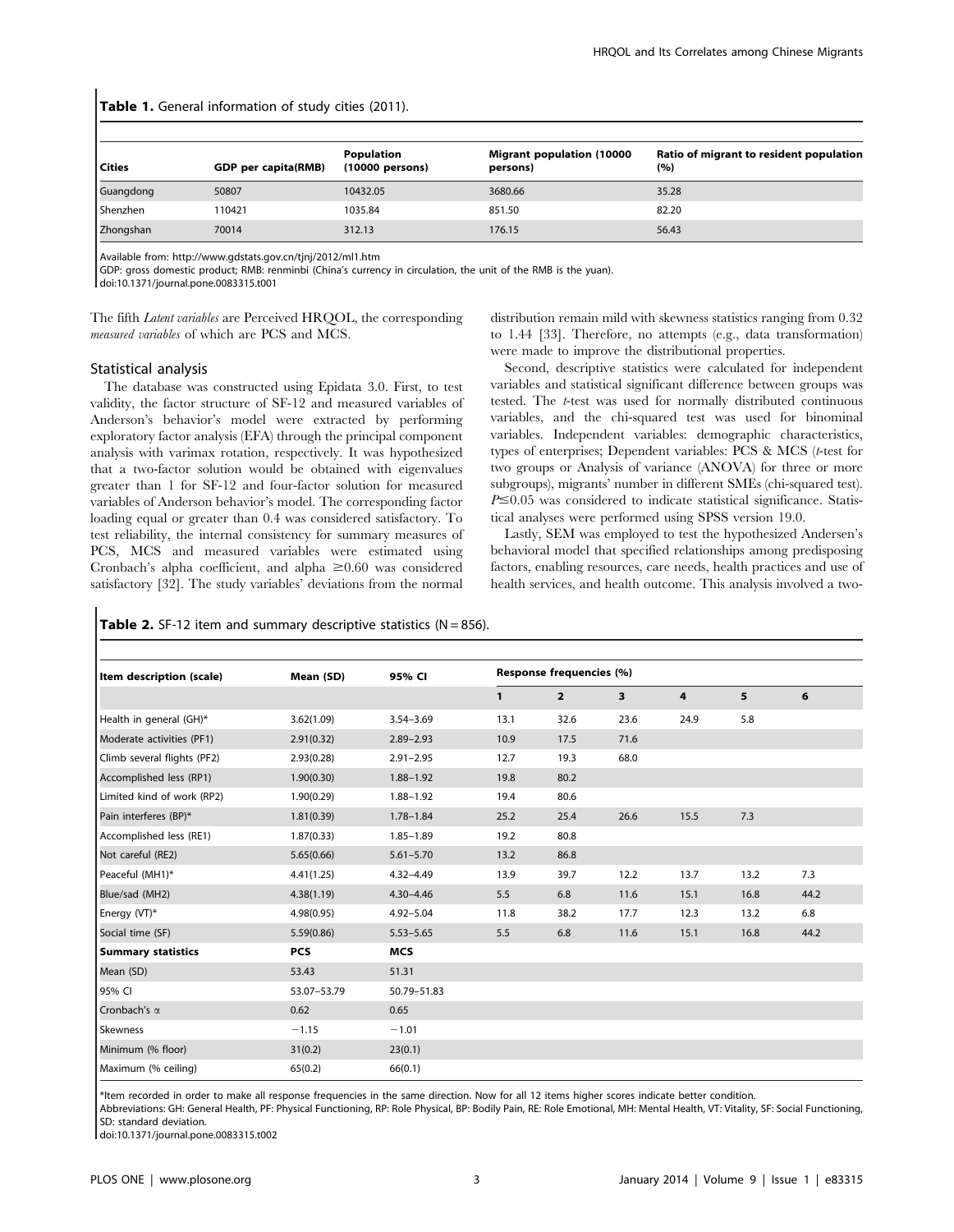step process. First, confirmatory factor analysis (CFA) was used to describe the relationships between the latent constructs and their measured variables (measurement model). Standardized factor loadings were calculated for each indicator (the higher, the better). Then, SEM was performed to test the hypothesized relationships among all latent constructs (structural model). The measurement and structural models were examined using AMOS (Analysis of Moment Structures) 18.0. Standardized regression coefficients for all paths were estimated. Goodness of model fit was evaluated by using absolute and comparative fit indices. Missing data accounted for no more than 2% of any variables in this study and were imputed using mean replacement method [34]. A Chi-Square/DF ratio  $\leq$ 3.0, a root mean squared error of approximation (RMSEA)  $\leq 0.06$ , standardized root mean square residual (SRMR)  $\leq 0.05$ , a goodness-of-fit index (GFI), comparative fit index (CFI), and Tacker-Lewis index (TLI) of 0.90 or above were taken to indicate an acceptable model fit [35].

#### Results

#### Basic characteristics of the study participants

Nearly 40% of the participants in this investigation were female, 80% were at the age of 15 to 39 years old, 36% were undergoing family separation; nearly 41% of China's migrant workers in 2011 were female, 80.4% were at the age of 15 to 39 years old, 35% were undergoing family separation [36]. After the Chi-squared goodness-of-fit test, no significant difference was found between the distributions of sample characteristics (sex/age/family separation) and those of China's migrant workers in 2011 (all pvalues $\geq 0.45$ ).

The social-demographic information of study participants is reported in Table 3. Nearly 60% of the participants were more than 27.9 years old, 80% were educated at or below junior middle school education; 81.3% had changed jobs by the time we conducted the survey, and had resided in more than one place (each over 6 months). Eighty-seven percent migrated from other provinces. There were significantly higher proportion of migrants from other provinces in medium and miniature enterprises than the small enterprises  $(P=0.014; P=0.015)$ . Over 50% had a monthly income less than RMB3000 (US\$473.4). Over 60% of migrants worked more than 8 hours per day. Migrants working in medium enterprises had higher average monthly income  $(P<0.01)$ and longer working hours per day  $(P<0.01)$  than those working in the small and miniature enterprises.

Table 4 summarizes the measured indicators of the migrants' characteristics according to Andersen's model. Predisposing: for family separation, age and education see above; Enabling: over 40% did not receive occupational health and safety training and physical examination (for income see above); 65.8% had signed the labor contract of no less than one year and 91.7% had bought insurance; Need: more than 60% perceived the need of occupational health service; Health behavior: more than 60% did not have weekly physical exercise, and regular health check-up, less than 20% used protective equipments during work.

# Reliability and validity of SF-12 and measured variables

To test reliability, the SF-12 item and summary descriptive statistics are presented in Table 2. The results demonstrated that both summary measures exceeded the 0.60 level for Cronbach's alpha, indicating satisfactory results ( $\alpha$  for the PCS-12 = 0.62;  $MCS-12 = 0.65$ ). In addition, no floor or ceiling effects were observed, implying that the SF-12 items captured the full range of health status.

To test validity, the two-factor conceptual structure of the SF-12 was confirmed (Table 5). Principal components analysis with varimax rotation loaded two factors showed that eigenvalues for the two factors (physical and mental health) jointly accounted for 60.3% of the variance. The results indicated that items of physical functioning, role physical, bodily pain and general health loaded higher on the physical health component; items of vitality, social functioning, role emotional and mental health loaded higher on the mental health component.

Measured variables of Anderson's behavior's model had good reliability with most of domains  $\geq 0.60$  levels for Cronbach's alpha; and good validity with the item loading higher on the corresponding factor than on other factors (Table 6).

#### HRQOL scores

The study participants had an average score of 53.4 for PCS and 51.3 for MCS, respectively. migrants who were male, over 27.9, had statutory working time  $(\leq 8$  hours/day) or a monthly income of over 3000 Yuan had a higher MCS score, than the migrants who were female, less than 27.9, did not have statutory working time or had a monthly income lower than 3000 Yuan. Migrants working in medium enterprises or having resided in more than 6 places(each over 6 months) had a lower PCS than those working in small-and miniature enterprises or having less than 6 residence locations(Table 3).

#### Confirmatory factor analysis

The revised measurement model indicated a GFI of 0.973, CFI of 0.925, TLI of 0.886, RMSEA of 0.045, SRMR of 0.045 and Chi-Square/DF of 2.736,suggesting an acceptable model fit (Fig. 2).

The predisposing factor was highly associated with age, family separation and education. Of these, age had the highest factor loading (0.83). The enabling factor was highly associated with the status of contract, insurance, physical examination and income. The need factor was highly associated with being ill in the past year and perception of needing health service. The health behavior and use of services factor was highly associated with frequency of physical exercise, regular check-up and using protective equipments. The perceived health outcome factor was highly associated with PCS and MCS (Fig. 2). The correlations between the five latent factors ranged between  $-0.497$  and  $0.781$ . indicating that they had acceptable discriminant validity (i.e.  $<$  0.85) [37].

#### Structural model analysis

The initial hypothesized model presented four non-significant paths: predisposing $\rightarrow$  need, predisposing $\rightarrow$  health outcome, enabling  $\rightarrow$  behavior, and enabling  $\rightarrow$  health outcome. We first eliminated these four non-significant paths. Further tests suggested that removing these non-significant paths would decrease the chisquare of the model and thus increase the model fit. The revised model was then estimated and the overall fit of the revised model was good: GFI = 0.967; CFI = 0.886; TLI = 0.855; SRMR = 0.047; RMSEA = 0.047. Chi-Square/DF = 2.916 (Fig. 3).

In this revised model, twenty-eight percent of the variance of the need factor was explained by the predisposing and enabling factors. Ten percent of the variance of the enabling factor was explained by the predisposing factor. Twenty-two percent of the variance of health behaviour and use of services factor was explained by the predisposing and need factors. Sixty-two percent of the HRQL was explained by need, predisposing, heath behavior and enabling factors.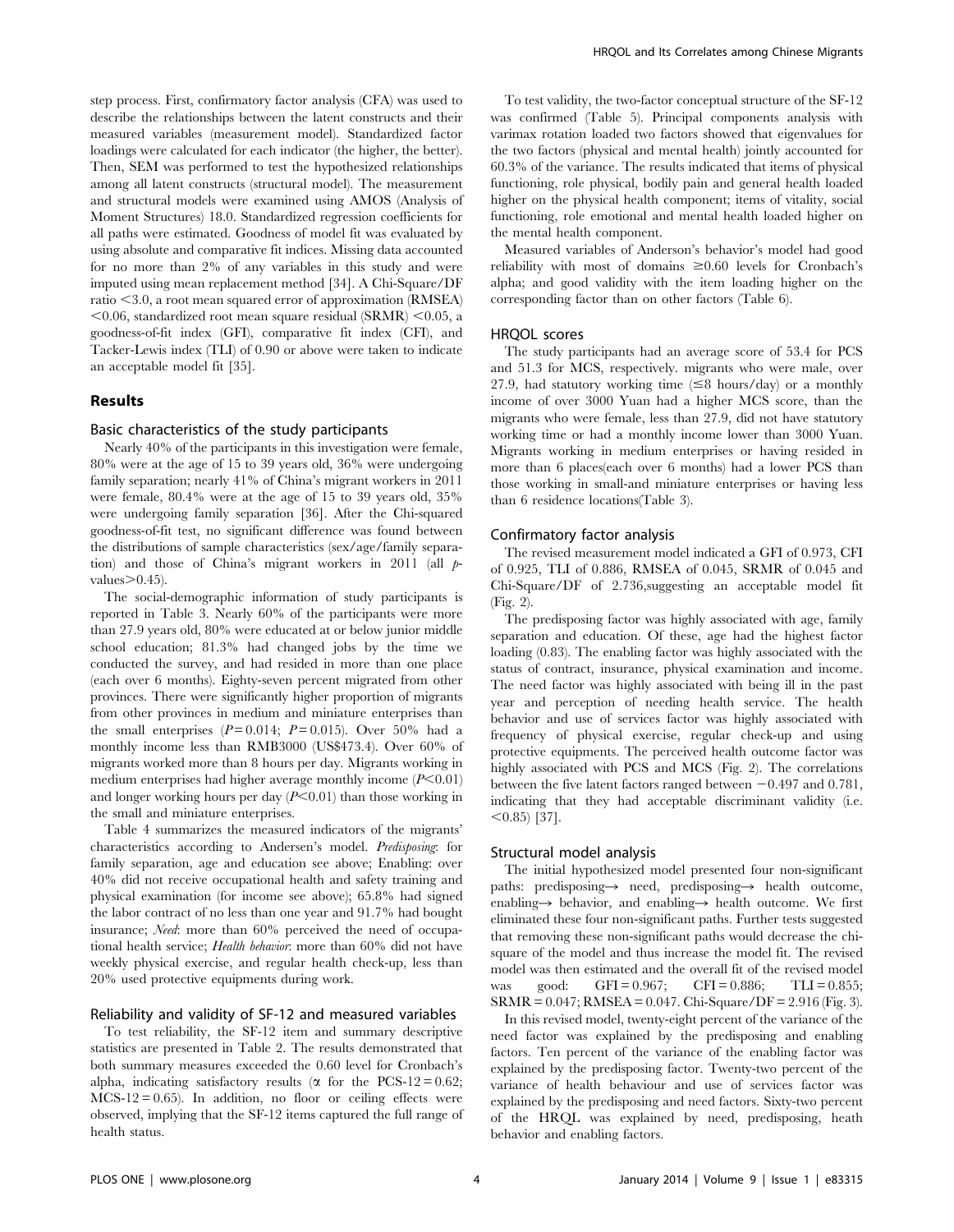**Table 3.** Demographic characteristics and scores of Chinese migrants among different SMEs ( $n = 856$ ).

| Variables                                       | <b>Medium</b><br>N(%) | Small<br>N(%) | <b>Miniature</b><br>N(%) | $x^2$     | N(%)      | <b>PCS</b>                               | t & F    | <b>MCS</b>                   | t & F      |
|-------------------------------------------------|-----------------------|---------------|--------------------------|-----------|-----------|------------------------------------------|----------|------------------------------|------------|
| Age                                             |                       |               |                          |           |           |                                          |          |                              |            |
| >27.9                                           | 274(60.8)             | 164(54.5)     | 67(64.4)                 | 4.37      | 505(59.0) | $53.55 \pm 5.07$                         | 0.74     | $52.80 \pm 7.08$             | $6.78***$  |
| $≤27.9$                                         | 177(39.2)             | 137(45.5)     | 37(35.6)                 |           | 351(41.0) | $53.26 \pm 5.87$                         |          | $49.17 \pm 8.14$             |            |
| Sex                                             |                       |               |                          |           |           |                                          |          |                              |            |
| Female                                          | 208(46.1)             | 114(37.9)     | 23(22.1)                 | $21.38**$ | 345(40.3) | $53.02 \pm 5.78$                         | 1.79     | $49.96 \pm 7.83$             | $4.26***$  |
| Male                                            | 243(53.9)             | 187(62.1)     | 81(77.9)                 |           | 511(59.7) | $53.71 \pm 5.14$                         |          | $52.23 \pm 7.54$             |            |
| Education                                       |                       |               |                          |           |           |                                          |          |                              |            |
| Primary or less                                 | 53(11.8)              | 29(9.6)       | 18(17.3)                 | 9.03      | 100(11.7) | $52.77 \pm 5.69$                         | 1.36     | $52.57 \pm 7.21$             | 2.23       |
| Junior middle school                            | 321(71.2)             | 201(66.8)     | 69(66.3)                 |           | 591(69.0) | $53.41 \pm 5.37$                         |          | $51.33 \pm 7.66$             |            |
| High school or above                            | 77(17.0)              | 71(23.6)      | 17(16.4)                 |           | 165(19.3) | $53.90 \pm 5.38$                         |          | $50.50 \pm 8.24$             |            |
| <b>BMI</b>                                      |                       |               |                          |           |           |                                          |          |                              |            |
| Outside the normal range                        | 173(38.4)             | 135(45.0)     | 33(31.7)                 | 6.60      | 341(40.0) | $53.02 \pm 5.58$                         | $-1.79$  | $51.37 \pm 7.84$             | 0.14       |
| $18.5 - 22.9$                                   | 278(61.6)             | 165(55.0)     | 71(68.3)                 |           | 514(60.0) | $53.69 \pm 5.29$                         |          | $51.29 \pm 7.67$             |            |
| Household register                              |                       |               |                          |           |           |                                          |          |                              |            |
| <b>Other Provinces</b>                          | 400(88.7)             | 248(82.4)     | 96(92.3)                 | $9.33*$   | 744(87.0) | $53.53 \pm 5.22$                         | 1.22     | $51.37 \pm 7.78$             | 0.53       |
| <b>Guangdong Province</b>                       | 51(11.3)              | 53(17.6)      | 8(7.7)                   |           | 112(13.0) | $52.74 \pm 6.53$                         |          | $50.96 \pm 7.46$             |            |
| Personal monthly income                         |                       |               |                          |           |           |                                          |          |                              |            |
| $<$ ¥2000                                       | 20(4.4)               | 16(5.3)       | 23(22.1)                 | 56.83**   | 59(6.9)   | $53.81 \pm 5.13$                         | 1.23     | $50.19 \pm 8.03$             | 7.38       |
| ¥2000 $\sim$                                    | 140(31.1)             | 67(22.3)      | 29(27.9)                 |           | 236(27.6) | $52.86 \pm 6.00$                         |          | $50.12 \pm 7.76$             |            |
| ¥2500 $\sim$                                    | 84(18.6)              | 84(27.9)      | 19(18.3)                 |           | 187(21.8) | $53.53 \pm 5.38$                         |          | $50.39 \pm 8.17$             |            |
| ¥3000~                                          | 207(45.9)             | 134(44.5)     | 33(31.7)                 |           | 374(43.7) | $53.67 \pm 5.07$                         |          | $52.71 \pm 7.24^{\triangle}$ |            |
| Hours of work                                   |                       |               |                          |           |           |                                          |          |                              |            |
| >8 h                                            | 333(73.8)             | 174(57.8)     | 45(43.3)                 | 43.52**   | 552(64.5) | $53.29 \pm 5.60$                         | $-0.99$  | $50.18 \pm 8.08$             | $-5.86***$ |
| ≤8 h                                            | 118(26.2)             | 127(42.2)     | 59(56.7)                 |           | 304(35.5) | $53.67 \pm 5.06$                         |          | $53.36 \pm 6.60$             |            |
| Ever changed work                               |                       |               |                          |           |           |                                          |          |                              |            |
| Yes                                             | 362(80.3)             | 242(80.4)     | 92(88.5)                 | 3.99      | 696(81.3) | $53.43 \pm 5.51$                         | $-0.07$  | $51.24 \pm 7.58$             | $-0.72$    |
| No                                              | 89(19.7)              | 59(19.6)      | 12(11.5)                 |           | 160(18.7) | $53.47 \pm 4.93$                         |          | $51.73 \pm 8.33$             |            |
| Number of residences of more<br>than six months |                       |               |                          |           |           |                                          |          |                              |            |
| $\leq$ 3                                        | 9(2.0)                | 3(1.0)        | 1(1.0)                   | 8.72      | 13(1.5)   | $53.31 \pm 5.44$                         | $5.91**$ | $51.28 \pm 7.82$             | 0.07       |
| $4 - 6$                                         | 68(15.1)              | 54(17.9)      | 28(26.9)                 |           | 150(17.5) | $54.46 \pm 4.53$                         |          | $51.52 \pm 7.46$             |            |
| >6                                              | 374(82.9)             | 244(81.1)     | 75(72.1)                 |           | 693(81.0) | 49.77 ± 8.93 $^{\triangle\triangledown}$ |          | $51.00 \pm 7.30$             |            |
| Total                                           | 451(52.7)             | 301(35.2)     | 104(12.1)                |           | 856       | $53.43 \pm 5.42$                         |          | $51.31 \pm 7.73$             |            |

 $*$ P $\le$ 0.05,  $*$ \* $P$  $\le$ 0.01,  $*$ \* $*$ P $\le$ 0.001,  $^{\triangle}$ P $\le$ 0.05 (compared with the first option), $^{\triangledown}$ P $\le$ 0.05 (compared with the second option),  $^{\square}$ P $\le$ 0.01 (compared with the second and third option).

 $x^2$ : the statistics for chi-squared test; t: the statistics for t-test; F: the statistics for Analysis of variance (ANOVA); PCS: physical component summary; MCS: mental component summary; h: hour; ¥: the currency symbol of RMB.

Note: Most of the variables' categories follow the national migrants' survey [3]. the mean age of Chinese migrants were 27.9 in 2011,thus the age variable was divided into two categories (>27.9 and ≤27.9). The monthly income of migrants was divided into four group "<¥2000", "<¥2500", "<¥3000" and "¥3000+". Our following results also suggested they were reasonable categorization with an equal sample in each group. Migrants often felt lonely and had less social support when they did not live with their family members. The term ''family separation'' could convey this meaning, but ''divorced or widowed, married, and single'' did not. The education was categorized by ''primary school or less, junior middle school and high school or above. doi:10.1371/journal.pone.0083315.t003

#### Direct, indirect and total effects

Direct, indirect and total effects of the latent variables were illustrated in Table 7 and Figure 3. Most of the direct effects were under expectation. Greater predisposing factor was associated with more enabling resources ( $\beta$  = 0.31); greater enabling resources were associated with less need ( $\beta$  = -0.53); Greater need was associated with positive behavior and greater use of services ( $\beta$  = 0.14) and less HRQOL ( $\beta$  = -0.78). Surprisingly, worse behavior and less use of services were associated with better perceived HRQOL.

Direct negative effect: health behavior and use of service on HRQOL ( $\beta$  = -0.20); need on HRQOL ( $\beta$  = -0.75); enabling on need  $(\beta = -0.53)$ .

Indirect effect: predisposing factor on HRQOL mediated by enabling, need and health behavior and use of service; enabling factor on HRQOL mediated by need and health behavior and use of service.

Total effect: Need had greater total effect on HRQOL  $(\beta = -0.78)$ , followed by enabling  $(\beta = 0.40)$ , predisposing  $(\beta = 0.22)$  and health behavior and use of service  $(\beta = -0.20)$ .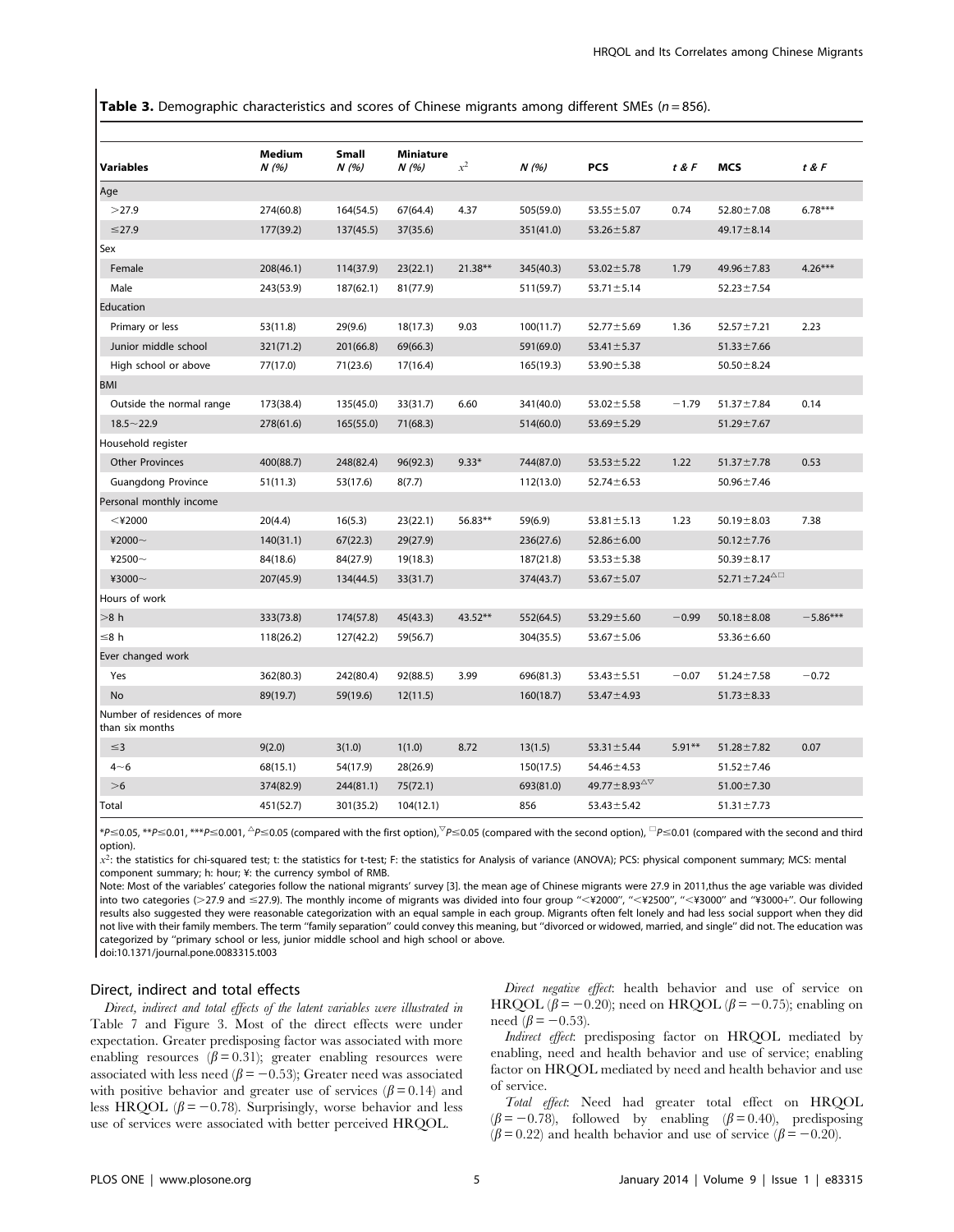**Table 4.** The latent and measured variables used in the analysis ( $N = 856$ ).

| Variable                                                     | N/Mean | $%$ /SD | Variable                                                           | <b>N/Mean</b> | % /SD |
|--------------------------------------------------------------|--------|---------|--------------------------------------------------------------------|---------------|-------|
| <b>Predisposing factors</b>                                  |        |         | Occupational health and safety training                            |               |       |
| Age                                                          |        |         | No                                                                 | 367           | 42.9  |
| >27.9                                                        | 505    | 59.0    | Yes                                                                | 489           | 57.1  |
| $\leq$ 27.9                                                  | 351    | 41.0    | Physical examination                                               |               |       |
| Family separation(did not live with their family<br>members) |        |         | <b>No</b>                                                          | 397           | 46.4  |
| Yes                                                          | 307    | 35.9    | Yes                                                                | 459           | 53.6  |
| <b>No</b>                                                    | 549    | 64.1    | <b>Need</b>                                                        |               |       |
| Education                                                    |        |         | Perceived occupational health service need                         |               |       |
| Primary school or below                                      | 100    | 11.7    | Yes                                                                | 527           | 61.6  |
| Junior middle school                                         | 591    | 69.0    | <b>No</b>                                                          | 329           | 38.4  |
| High school or above                                         | 165    | 19.3    | Contract a disease in the past 12 month                            |               |       |
| <b>Enabling resources</b>                                    |        |         | Yes                                                                | 523           | 61.1  |
| Personal monthly income                                      |        |         | No                                                                 | 333           | 38.9  |
| $<$ ¥2000                                                    | 59     | 6.9     | Personal health practices and use of occupation<br>health services |               |       |
| ¥2000 $\sim$                                                 | 236    | 27.6    | Physical exercise weekly                                           |               |       |
| ¥2500 $-$                                                    | 187    | 21.8    | No                                                                 | 517           | 60.4  |
| ¥3000~                                                       | 374    | 43.7    | Yes                                                                | 339           | 39.6  |
| Labor contract                                               |        |         | Use of protective equipments                                       |               |       |
| $<$ 1 year                                                   | 293    | 34.2    | <b>No</b>                                                          | 690           | 80.6  |
| 1 year $\sim$                                                | 312    | 36.4    | Yes                                                                | 166           | 19.4  |
| 3 years $\sim$                                               | 251    | 29.3    | Regular check-up                                                   |               |       |
| Insurance                                                    |        |         | No                                                                 | 535           | 62.5  |
| <b>No</b>                                                    | 71     | 8.3     | Yes                                                                | 321           | 37.5  |
| One of the three                                             | 351    | 41.0    | <b>Perceived HRQOL</b>                                             |               |       |
| Two of the three                                             | 428    | 50.0    | PCS                                                                | 53.4          | 5.4   |
| All of the three                                             | 6      | 0.7     | <b>MCS</b>                                                         | 51.3          | 7.7   |

SD: standard deviation; ¥: the currency symbol of RMB; PCS: physical component summary; MCS: mental component summary.

doi:10.1371/journal.pone.0083315.t004

| Table 5. Factor structure of the SF-12 derived from principal |  |
|---------------------------------------------------------------|--|
| component analysis.                                           |  |
|                                                               |  |

| Item description         | SF-12 domain                | Factor 1 | Factor 2 |
|--------------------------|-----------------------------|----------|----------|
| Health in general        | <b>General Health</b>       | 0.55     | 0.45     |
| Moderate activities      | <b>Physical Functioning</b> | 0.69     | 0.10     |
| Climb several flights    | <b>Physical Functioning</b> | 0.72     | 0.10     |
| Accomplished less        | Role Physical               | 0.60     | 0.23     |
| Limited kind of work     | Role Physical               | 0.56     | 0.29     |
| Pain interferes          | <b>Bodily Pain</b>          | 0.65     | 0.35     |
| <b>Accomplished less</b> | Role Emotional              | 0.25     | 0.77     |
| Not careful              | Role Emotional              | 0.22     | 0.77     |
| Peaceful                 | <b>Mental Health</b>        | 0.25     | 0.65     |
| Blue/sad                 | Mental Health               | 0.28     | 0.64     |
| Energy                   | Vitality                    | 0.27     | 0.55     |
| Social time              | Social Functioning          | 0.18     | 0.68     |
| Variance explained (%)   |                             | 37.49    | 22.80    |

doi:10.1371/journal.pone.0083315.t005

## Discussion

Our results suggest that Andersen's behavioral model is a useful model in predicting the HRQOL among rural-to-urban migrants in SMEs in China. In our study, variables related to workers' health, such as need for occupational health service, use of protective equipments, and occupational health training, were included in the model. Ten percent, 28%, 22% and 62% of the variance of the enabling resources, need, personal health practices and use of services, and perceived HRQOL could be explained by the related latent variables respectively. In consistent with another study, our study suggests good predicating power of the adapted Andersen model [38]. In particular, this model has the best predictability for perceived HRQOL, more than 50% of the variance of which could be explained by other factors in this model. Our study indicates the importance of sufficient enabling resources and small need in predicting good HRQOL. Our results echo other studies $[38-41]$ , which adapted the Andersen's model to examine the direct and mediated pathways between social, attitudinal and behavioral factors and perceived oral health outcomes. However, those studies have confined themselves in traditional methods, not the SEM. Use of SEM can explore the correlation and recursive relationships between these key factors and the HRQOL outcome.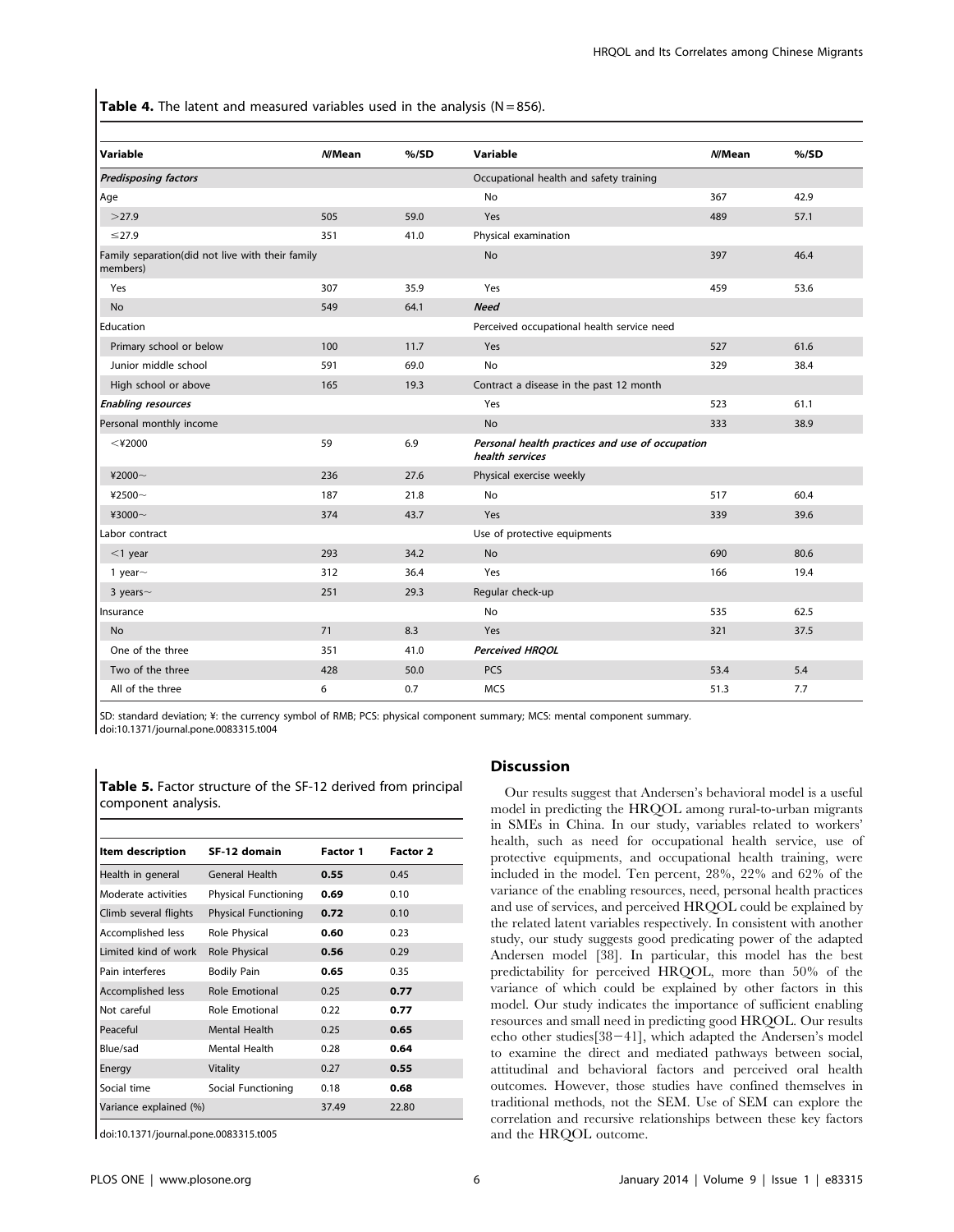Table 6. The reliability and validity of measured variables ( $N = 856$ ).

| Item description                           | <b>Domain</b>                                  | Cronbach's $\alpha$ | Factor 1 | Factor 2 | Factor 3 | Factor 4 |
|--------------------------------------------|------------------------------------------------|---------------------|----------|----------|----------|----------|
| Age                                        | Predisposing                                   | 0.60                | 0.64     | 0.24     | 0.10     | $-0.22$  |
| Family separation                          | Predisposing                                   |                     | 0.67     | 0.06     | $-0.06$  | 0.06     |
| Education                                  | Predisposing                                   |                     | $-0.58$  | 0.19     | $-0.04$  | 0.23     |
| Personal monthly income                    | Enabling                                       | 0.57                | $-0.01$  | 0.67     | $-0.06$  | $-0.12$  |
| Labor contract                             | Enabling                                       |                     | $-0.03$  | 0.71     | $-0.21$  | $-0.12$  |
| Type of insurance purchase                 | Enabling                                       |                     | $-0.03$  | 0.63     | 0.14     | 0.03     |
| Physical examination during the work       | Enabling                                       |                     | 0.34     | 0.56     | 0.08     | 0.15     |
| Occupational health and safety training    | Enabling                                       |                     | 0.16     | 0.40     | 0.25     | 0.31     |
| Perceived occupational health service need | Need                                           | 0.65                | $-0.09$  | $-0.31$  | 0.71     | 0.11     |
| Contract a disease in the past 12 month    | Need                                           |                     | 0.07     | $-0.11$  | 0.63     | $-0.23$  |
| Physical exercise weekly                   | health practices and use of<br>health services | 0.63                | $-0.25$  | $-0.01$  | 0.07     | 0.69     |
| Use of protective equipments               | health practices and use of<br>health services |                     | 0.08     | $-0.05$  | $-0.02$  | 0.68     |
| Regular check-up                           | health practices and use of<br>health services |                     | $-0.20$  | $-0.02$  | $-0.09$  | 0.77     |

doi:10.1371/journal.pone.0083315.t006



Figure 2. Measurement model of latent constructs (ellipses) and manifest indicator variables (rectangles). Values represent standardized factor loadings and all are statistically significant (P<0.01). GFI = 0.973; CFI = 0.925; TLI = 0.886; RMSEA = 0.045; SRMR = 0.045. Chi-Square/  $DF = 2.736$ .

doi:10.1371/journal.pone.0083315.g002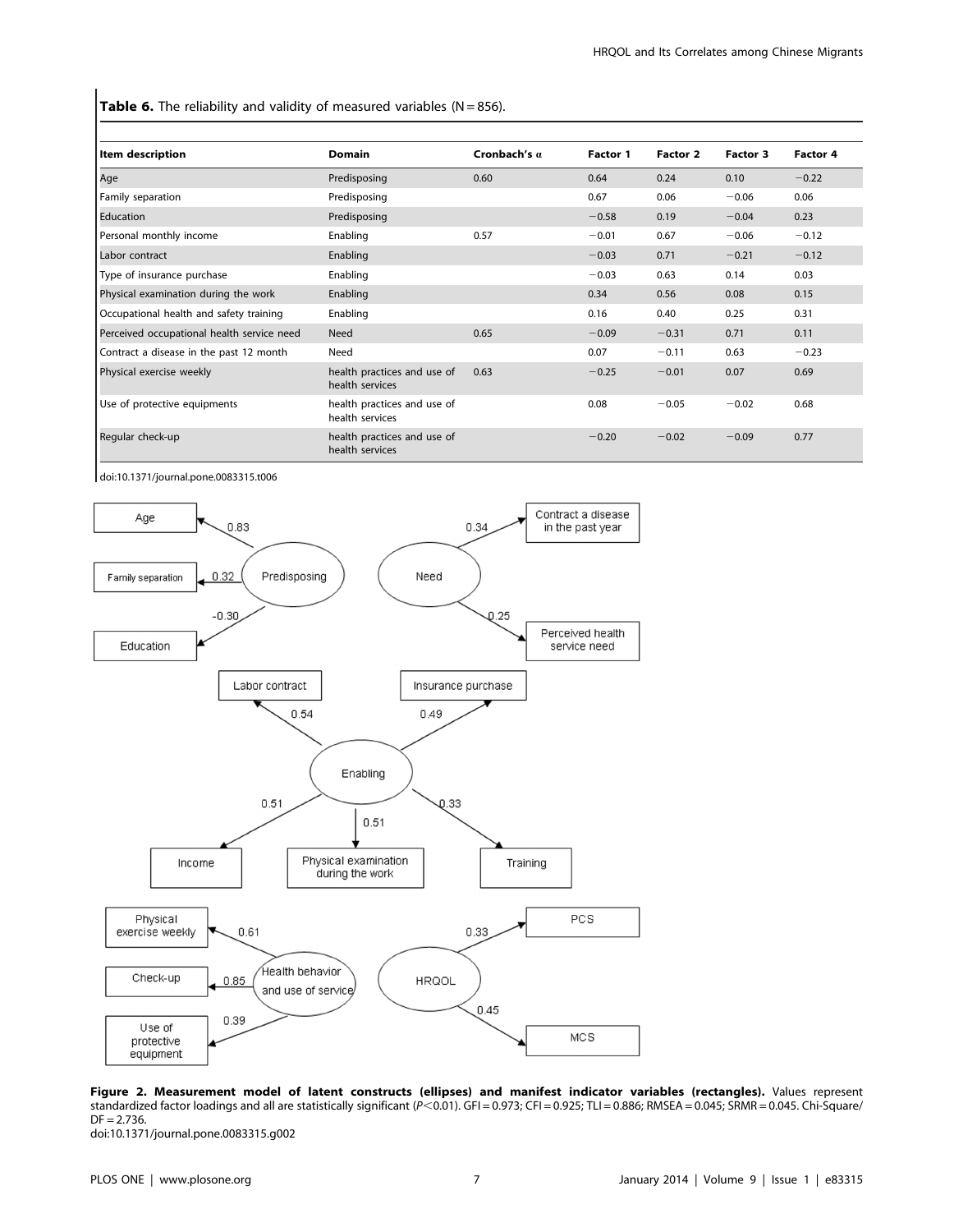

Figure 3. Structural model for Andersen's behavioral model. Standardized path coefficients are shown. \*P <0.05; \*\*P <0.01. GFI = 0.967; CFI = 0.886; TLI = 0.855; SRMR = 0.047; RMSEA = 0.047. Chi-Square/DF = 2.916. Solid lines = direct effect; dashed lines = indirect effect. doi:10.1371/journal.pone.0083315.g003

Our results highlight the importance of testing complex interrelationships between key contextual factors when examining migrant HRQOL. In this model, predisposing factor has direct effect on enabling factors, indicating the positive associations between the predisposing factors such as age, education and enabling variables such as income, insurance, labor contract. Enabling factors have a negative direct effect on need factors, while predisposing factors have negative indirect effect on need factors mediated by enabling factors. In line with Andersen's model, if one is more predisposed to seek care, they need to have access to the enabling resources [40,42].

|                                    | Predisposing | <b>Enabling</b> | Need      | Health behavior and use of service |
|------------------------------------|--------------|-----------------|-----------|------------------------------------|
| <b>Enabling</b>                    |              |                 |           |                                    |
| Direct effect                      | $0.31**$     |                 |           |                                    |
| Indirect effect                    |              |                 |           |                                    |
| Total effect                       | $0.31**$     |                 |           |                                    |
| <b>Need</b>                        |              |                 |           |                                    |
| Direct effect                      |              | $-0.53**$       |           |                                    |
| Indirect effect                    | $-0.16*$     |                 |           |                                    |
| Total effect                       | $-0.16*$     | $-0.53**$       |           |                                    |
| Health behavior and use of service |              |                 |           |                                    |
| Direct effect                      | $0.47***$    |                 | $0.14*$   |                                    |
| Indirect effect                    | $-0.02$      | 0.08            |           |                                    |
| Total effect                       | $0.45***$    | 0.08            | $0.14*$   |                                    |
| <b>HRQOL</b>                       |              |                 |           |                                    |
| Direct effect                      |              |                 | $-0.75**$ | $-0.20*$                           |
| Indirect effect                    | $0.22*$      | $0.40**$        | $-0.03$   |                                    |
| Total effect                       | $0.22*$      | $0.40**$        | $-0.78**$ | $-0.20*$                           |

# Table 7. Direct, indirect and total effects for Andersen's model.

 $*P<0.05; **P<0.01$ .

doi:10.1371/journal.pone.0083315.t007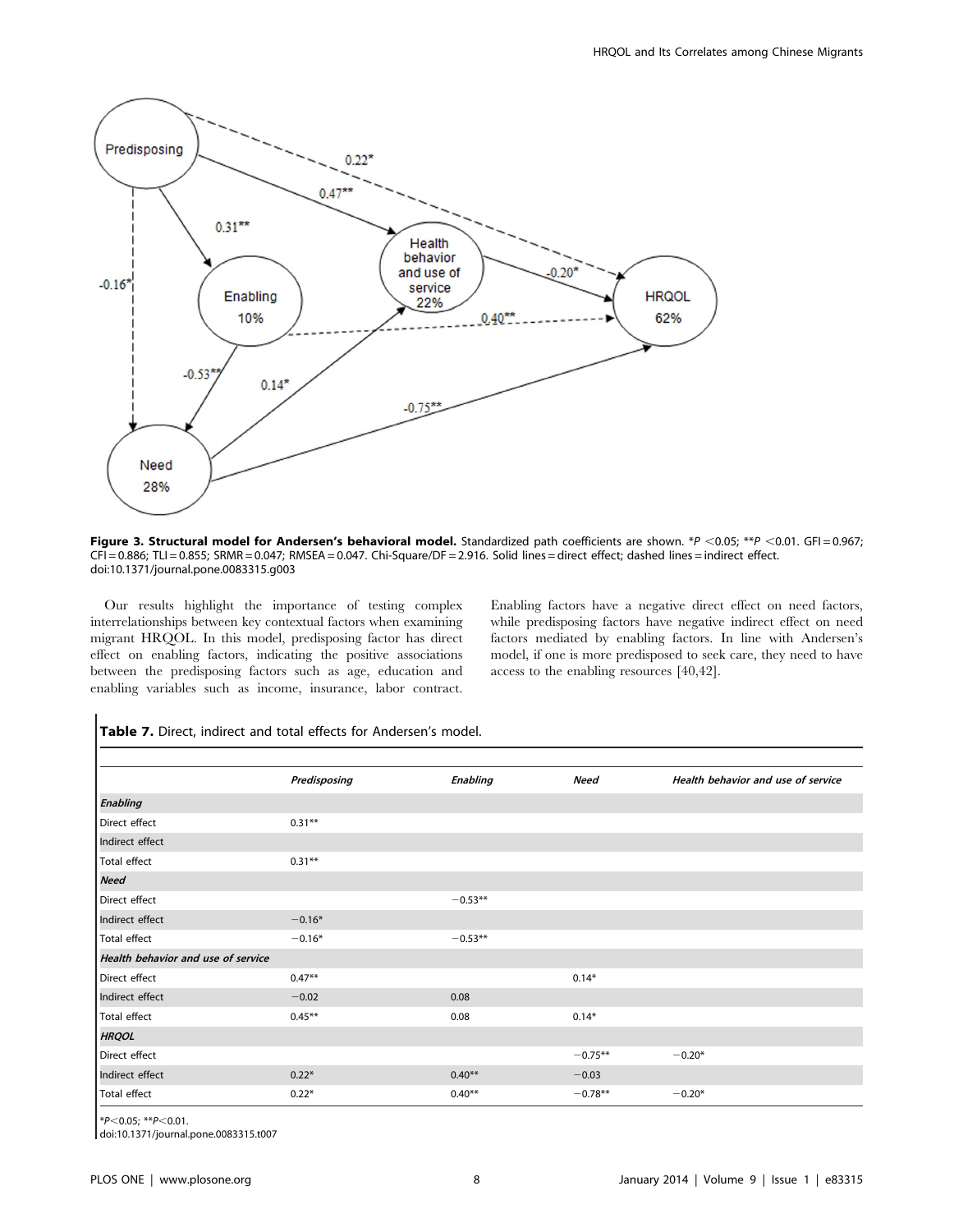In our study, health behavior factor has a negative direct effect on HRQOL. The health behavior factor was found to be more associated with health check-up (factor loading 0.85) than others (Fig. 2). This suggests that health check-up dominated the direction of relationship between health behavior and health outcome. In reality, weekly physical exercise and use of protective equipment have closer relations (closer in time to the health outcome) with HRQOL than health check-up once or twice a year (more distant in time). Thus, check-up leads to weak or negative effect in the causal chain between health behavior and perceived HROOL.

Echoing with previous published studies [43,44], our study suggests that migrants who had statutory working time  $(\leq 8$  hours/ day) or higher income had a higher MCS score than migrants who did not have statutory working time or had lower income; Migrants who had less migrant experience had higher PCS score than migrants who had more migrant experience. In our complementary analysis, migrants in the medium enterprise had higher income, worked in longer hours per day and had a less PCS than those working in the small and miniature enterprise. Less PCS among migrants in medium enterprises might be due to larger business volume, more heavy workload and more stringent management. Therefore, providing enough labor protection and social security for workers will benefit the health of migrants especially those working in medium enterprises. Despite use of protective equipment helps to protect physical health, less than 20% migrant workers used it in this study. Wearing protective equipments might slow down the working efficiency of migrants, who seek better livelihood in the city. Also, SMEs may seek profit at the sacrifice of workers' health by not investing. Limited use of protective equipments may contribute to the poor HRQOL scores of migrants.

Policy implications can be drawn from our study to improve the HRQOL of migrant workers. First, SMEs should satisfy the need of occupational health service (OHS) of migrants. Education program should be provided to improve the social responsibility of the employers [45,46]. Essential OHS services such as protective equipments should be provided to protect migrants' health. Second, governments and employers should ensure the enabling resources to be provided to migrant workers. It is imperative to provide migrants with security benefits such as labor contracts and

#### References

- 1. Wang X, Wu S, Song Q, Tse LA, Yu IT, et al. (2011) Occupational health and safety challenges in China—focusing on township-village enterprises. Arch Environ Occup Health 66: 3–11.
- 2. amCham-China (2011) Small- and Medium-Sized Enterprises. Available: http://web.resource.amchamchina.org. Accessed 26 May 2012.
- 3. Service Management Division of the National Population and Family Planning Commission for the Migrant Population (2011) Report on China's migrant population development, 2011. Beijing: China Population Publishing House.
- 4. Mou J, Cheng J, Griffiths SM (2011) Internal migration and depressive symptoms among migrant factory workers in Shenzhen, China. J Community Psychol 39: 212–230.
- 5. Li L, Wang HM, Ye XJ, Jiang MM, Lou QY, et al. (2007) The mental health status of Chinese rural-urban migrant workers: comparison with permanent urban and rural dwellers. Soc Psychiatry Psychiatr Epidemiol 42: 716–722.
- 6. Li Y, Wu SF (2010) Social networks and health among rural-urban migrants in China: a channel or a constraint? Health Promot Int 25: 371–380.
- 7. Smith DR, Wang RS (2004) Occupational health and safety in China. J Occup Health Saf (Aust N Z) 20: 441–444.
- 8. Xiao Y, Smith DR, Zhang X (2008) The current status and issues related to occupational health surveillance in China. J Occup Health Saf (Aust NZ) 24: 455–463.
- 9. Liu S, Griffiths SM (2011) From economic development to public health improvement: China faces equity challenges. Public Health 125: 669–674.
- 10. Wong DFK, Chang YL, He XS (2007) Rural migrant workers in urban China: living a marginalized life. Int J Soc Welfare 16: 32–40.

insurances. Regular OHS training and physical examinations will improve the self-protection awareness of migrant workers and early detection of health problems [47]. Things will be much improved, following the implementation of universal basic occupational health service (BOHS) [48].

Our study is one of the first to apply Andersen's behavior model and SEM to analyze potential determinants of HRQOL of migrant workers in SMEs. Several limitations should be born in mind. First, our study is cross-sectional; such that causality cannot be determined. Using this model entails more creative and challenging conceptualization, longitudinal and experimental study designs, and innovative types of statistical analyses [19]. Some important factors may have been neglected in the model, such as personal beliefs or biological risk factors [49]. Second, Cronbach's alpha of 0.60 in this study is not very strong. As most of the migrants were young, they may not have some problems reflected in SF-12 (e. g. Pain interferes (BP) or Climb several flights (PF2), etc.). The inconsistency of choosing the answers of SF-12 between the old and the young migrants leads to its low reliability. Finally, future research is needed to identify more variables to explain the causal relationships among the variables of Anderson's behavior's model.

# Acknowledgments

We are very grateful to the migrant workers interviewed. The author would like to thank the local CDC, the department of occupation disease prevention and control, the department of health supervisor and neighborhood offices involved who helped in respondent referral and data collection. Also, the author would like to thank Megan M. McLaughlin, from Sun Yat-sen Center for Migrant Health Policy and UNC Project-China, who helped in editing the English of our manuscript.

Data Access and Responsibility: Liming Lu and Li Ling had full access to all the data in the study and took responsibility for the integrity of the data and the accuracy of the data analysis.

### Author Contributions

Conceived and designed the experiments: L. Lu GZ LH L. Ling. Performed the experiments: L. Lu ZZ LH YG. Analyzed the data: L. Lu ZZ LH. Contributed reagents/materials/analysis tools: L. Li GZ. Wrote the paper: L. Lu GZ L. Ling YG.

- 11. Schnurr PP, Hayes AF, Lunney CA, McFall M, Uddo M (2006) Longitudinal analysis of the relationship between symptoms and quality of life in veterans treated for posttraumatic stress disorder. J Consult Clin Psychol 74: 707–713.
- 12. Wang W, Thompson DR, Ski CF, Liu M (2010) Health-related quality of life and its influence factors among migrant workers. Chin J Public Health 26: 317– 318.
- 13. Researching Group of National Bureau of Statistics of China (2007) The analysis of factors affecting living quality of off-farm workers of China. Statistical Research 24: 13–19.
- 14. Researching Group of National Bureau of Statistics of China (2007) The evaluation of analysis of living quality index of off-farm workers of China. Statistical Research 24: 3–8.
- 15. Zhang J, Li X, Fang X, Xiong Q (2009) Discrimination experience and healthrelated quality of life among rural-to-urban migrants in China: the mediation effect of expectation-reality discrepancy. Qual Life Res 18: 291–300.
- 16. Zhu CY, Wang JJ, Fu XH (2012) Correlates of health-related quality of life in China rural-urban female migrant workers. Qual Life Res 21: 495–503.
- 17. Chen YS, Chen M (2007) The relationship between health-related quality of life and posttraumatic stress disorder or major depression for WreWghters in Kaohsiung, Taiwan. Health-related quality of life Research 16: 1289–1297.
- 18. Michalos A, Zumbo B, Hubley A (2000) Health and the health-related quality of life. Social Indicators Research 51: 245–286.
- 19. Andersen RM (1995) Revisiting the behavioral model and access to medical care: does it matter? J Health Soc Behav 36(1): 1–10.
- 20. Andersen R, Davidson P (1996) Measuring access and trends. In: Andersen R, Rice T, Kominski G, eds. Changing the U. S. Health Care System. San Francisco: CA: Jossey-Bass.